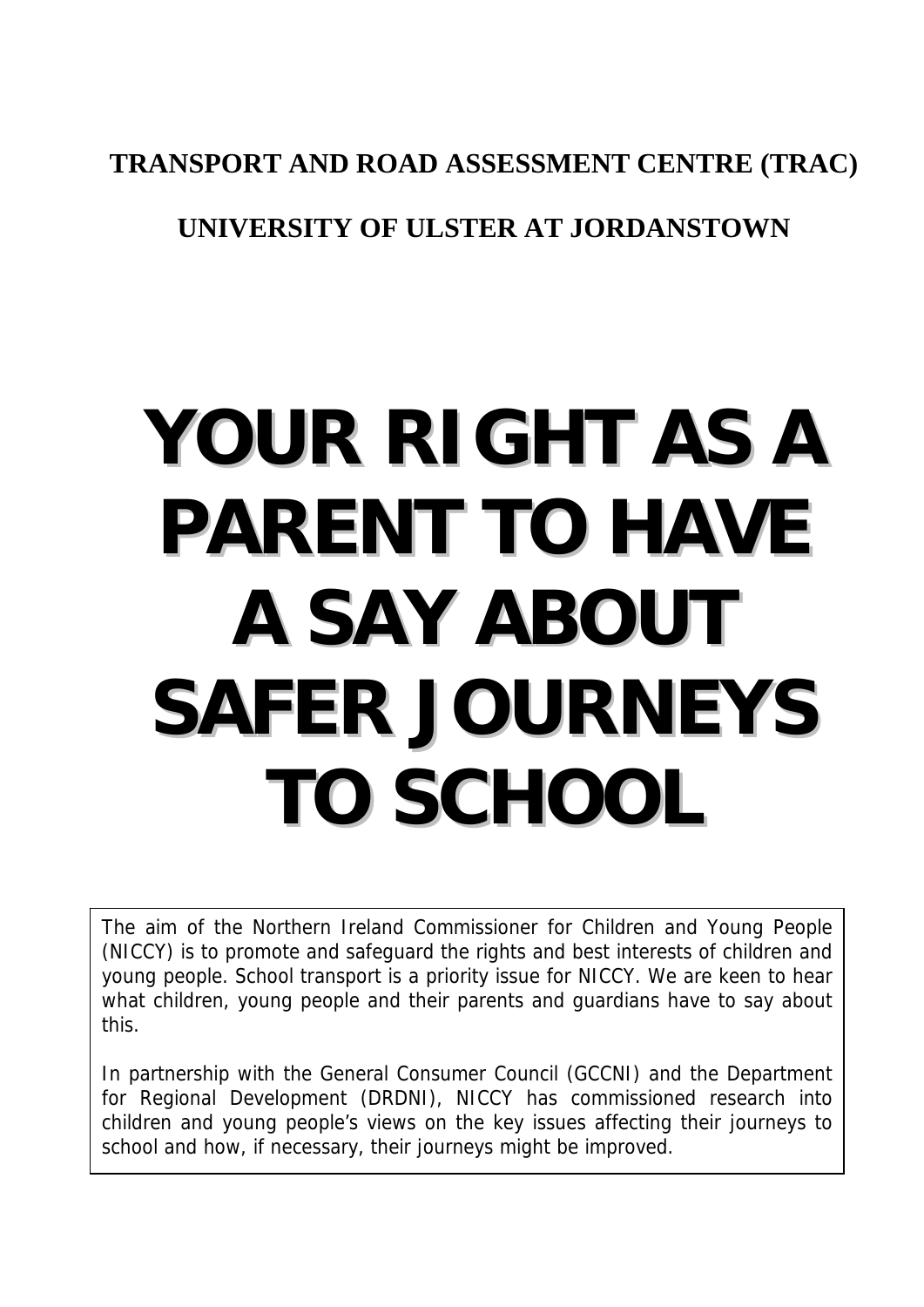| <b>SECTION A - YOUR CHILD</b>                                                                                                    |
|----------------------------------------------------------------------------------------------------------------------------------|
| How many children in your household currently attend school?                                                                     |
| <u>PLEASE ANSWER THIS OUESTIONNAIRE FOR ONE OF YOUR</u><br><u>CHILDREN ONLY</u>                                                  |
| What school does this child go to?                                                                                               |
| How old is this child?<br>5<br>$\overline{\mathbf{4}}$<br>6<br>7<br>9<br>8<br>10<br>11<br>14<br>12<br>13<br>15<br>16<br>18<br>17 |
| Girl<br>Is this child a girl or boy?<br><b>Boy</b>                                                                               |
| Does this child get free school transport (bus pass etc)?<br>Yes<br><b>No</b>                                                    |
| Yes<br>Does this child have any disabilities?<br><b>No</b>                                                                       |
| If YES in Q6, please tell us what it is                                                                                          |
|                                                                                                                                  |
| Does this affect their journey to and from school?<br><b>Yes</b><br><b>No</b>                                                    |
| If yes, how?                                                                                                                     |
|                                                                                                                                  |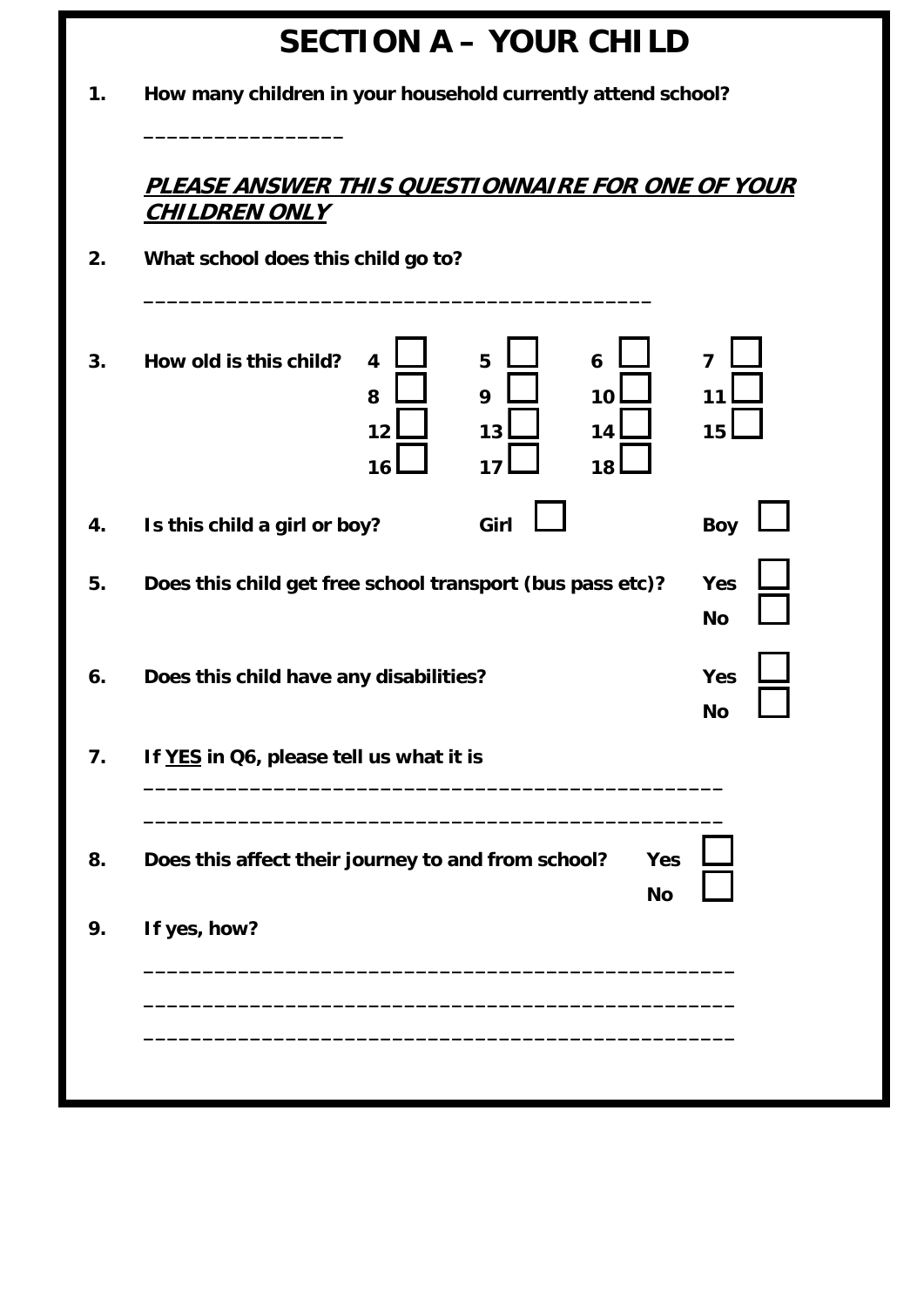

**3. How often does your child go to and/or from school by car? Tick one box** 

| Every school day      |
|-----------------------|
| 4 days a week         |
| 2 or 3 days a week    |
| Once a week           |
| Less than once a week |

**4. My child goes to and/or from school by car because…… Tick the boxes that apply** 

 **He/she wants to He/she feels safe It is fast Bad weather I want him/her to It is the safest way It is the most comfortable way There is no alternative Public transport services are not suitable Other Other – please state:**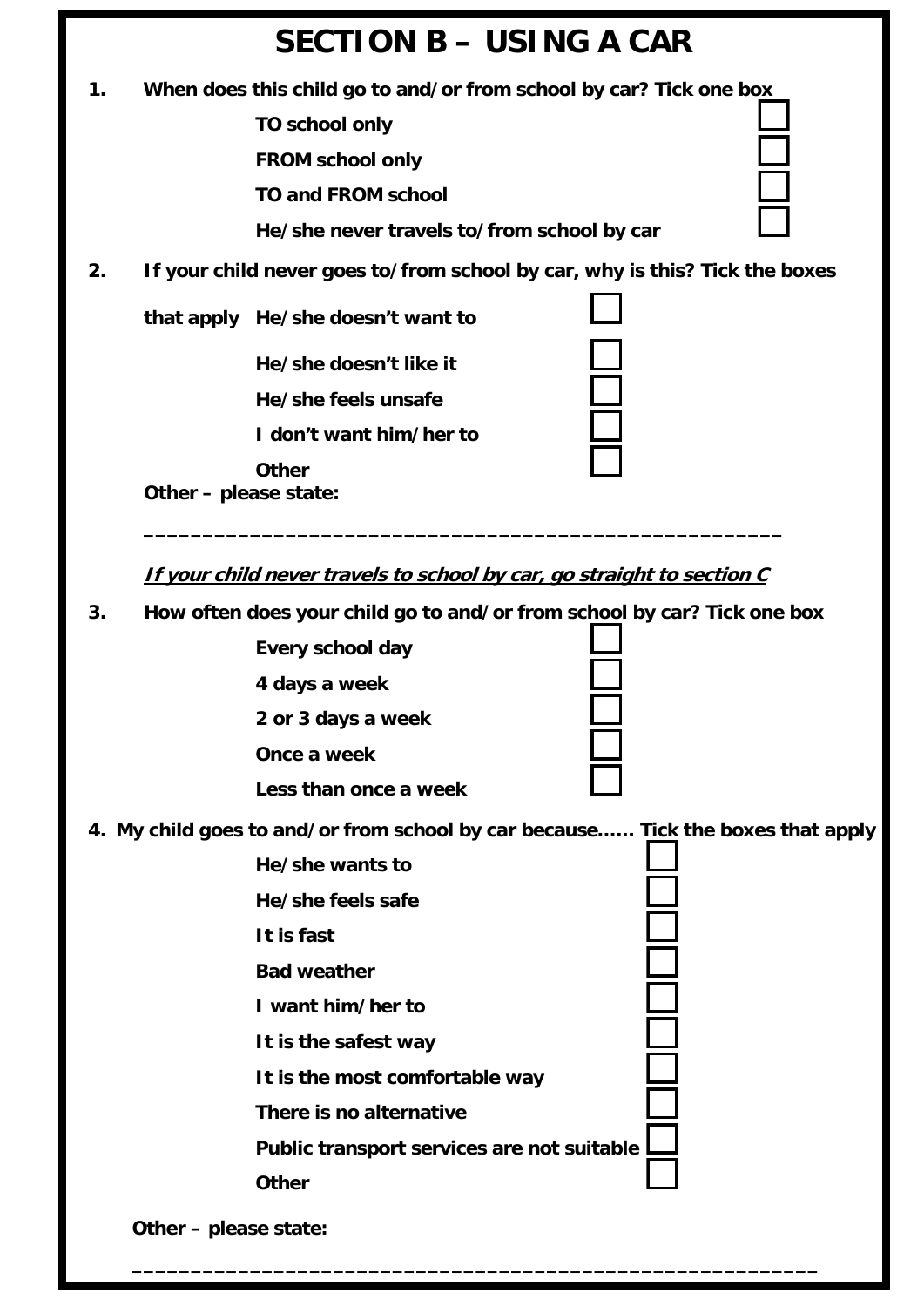| 5. | How do you feel about the amount of traffic on the roads, on your child's way<br>to and/or from school? |                                       |    |                                            |  |  |
|----|---------------------------------------------------------------------------------------------------------|---------------------------------------|----|--------------------------------------------|--|--|
|    |                                                                                                         | happy                                 | ok | unhappy                                    |  |  |
|    |                                                                                                         |                                       |    |                                            |  |  |
| 6. | Why do you feel this way?                                                                               |                                       |    |                                            |  |  |
|    |                                                                                                         |                                       |    |                                            |  |  |
| 7. | How do you feel about your child travelling by car on their way to and/or from<br>school?               |                                       |    |                                            |  |  |
|    |                                                                                                         | happy                                 | ok | unhappy                                    |  |  |
|    |                                                                                                         |                                       |    |                                            |  |  |
| 8. | Why do you feel this way?                                                                               |                                       |    |                                            |  |  |
|    |                                                                                                         |                                       |    |                                            |  |  |
|    |                                                                                                         |                                       |    |                                            |  |  |
|    |                                                                                                         |                                       |    | <b>SECTION C - USING THE BUS</b>           |  |  |
| 1. | When does your child go to and/or from school by bus? Tick one box                                      |                                       |    |                                            |  |  |
|    |                                                                                                         | TO school only                        |    |                                            |  |  |
|    |                                                                                                         | <b>FROM school only</b>               |    |                                            |  |  |
|    |                                                                                                         | <b>TO and FROM school</b>             |    |                                            |  |  |
|    |                                                                                                         |                                       |    | He/she never travels to/from school by bus |  |  |
|    | 2. If your child never goes to school by bus, why is this? Tick the boxes that apply                    |                                       |    |                                            |  |  |
|    |                                                                                                         | He/she doesn't want to                |    |                                            |  |  |
|    |                                                                                                         | He/she doesn't like it                |    |                                            |  |  |
|    |                                                                                                         | It is not reliable                    |    |                                            |  |  |
|    |                                                                                                         | It is too expensive                   |    |                                            |  |  |
|    |                                                                                                         | <b>Behaviour of other pupils</b>      |    |                                            |  |  |
|    |                                                                                                         | It is overcrowded                     |    |                                            |  |  |
|    | It is slow                                                                                              |                                       |    |                                            |  |  |
|    |                                                                                                         | There is no service near where I live |    |                                            |  |  |
|    | Other – please state                                                                                    |                                       |    |                                            |  |  |
|    |                                                                                                         |                                       |    |                                            |  |  |

**If your child never travels to school by bus, go straight to section D**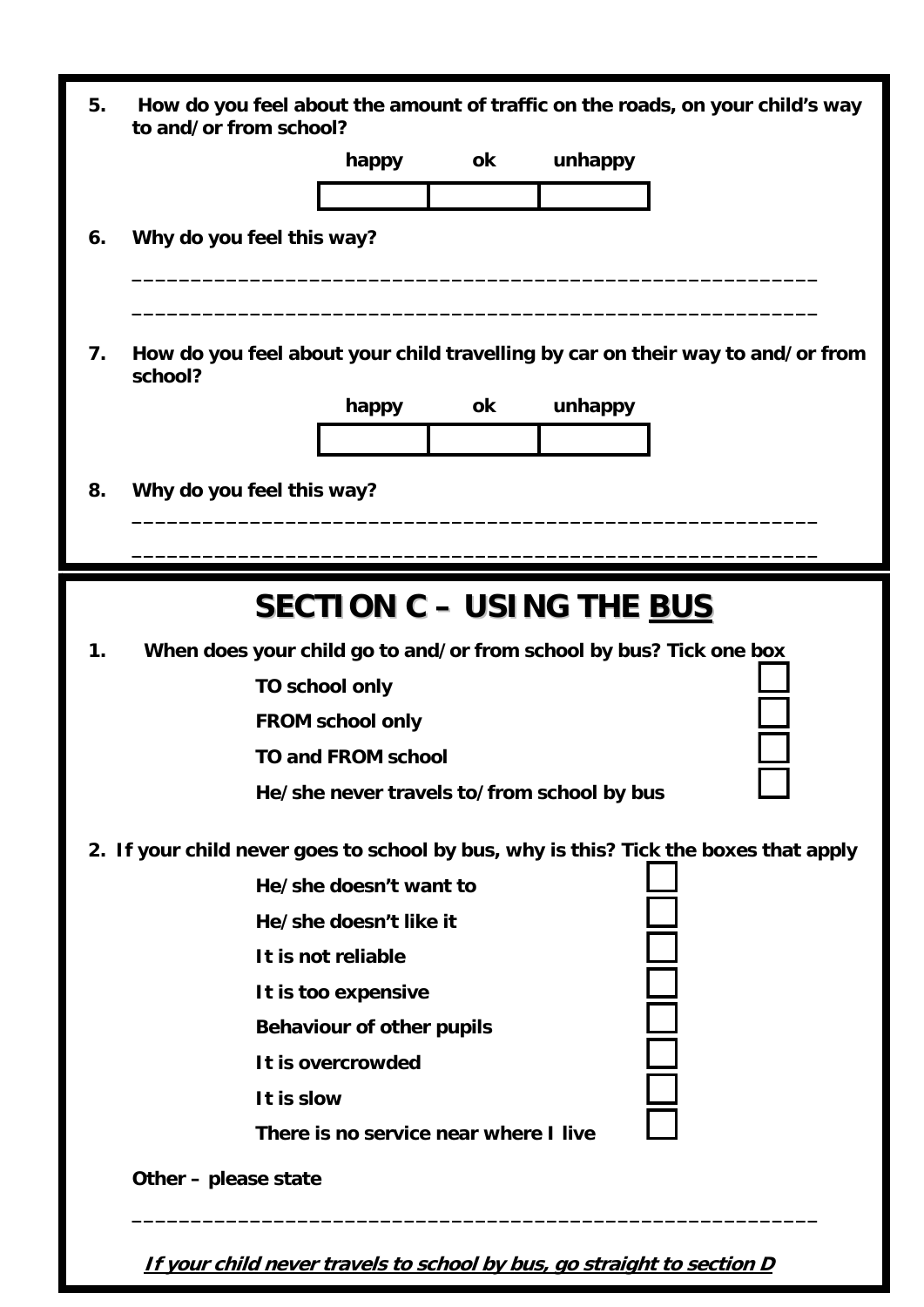| 3. How often does your child use the bus to go to and/or from school? Tick one box |                                                                                                 |  |  |  |  |
|------------------------------------------------------------------------------------|-------------------------------------------------------------------------------------------------|--|--|--|--|
|                                                                                    | Every school day<br>4 days a week<br>2 or 3 days a week<br>Once a week<br>Less than once a week |  |  |  |  |
|                                                                                    | 4. My child goes to and/or from school by bus because Tick the boxes that apply                 |  |  |  |  |
|                                                                                    | He/she wants to                                                                                 |  |  |  |  |
|                                                                                    | I want him/her to                                                                               |  |  |  |  |
|                                                                                    | It is affordable                                                                                |  |  |  |  |
|                                                                                    | It is free                                                                                      |  |  |  |  |
|                                                                                    | It is the safest way                                                                            |  |  |  |  |
|                                                                                    | It is the most comfortable way                                                                  |  |  |  |  |
|                                                                                    | There is a service close to our house                                                           |  |  |  |  |
|                                                                                    | It is reliable                                                                                  |  |  |  |  |
|                                                                                    | There is no other option                                                                        |  |  |  |  |
|                                                                                    | Other - please state:                                                                           |  |  |  |  |
| 5.                                                                                 | How do you feel about your child travelling by bus on their way to and from<br>school?          |  |  |  |  |
|                                                                                    | ok<br>unhappy<br>happy                                                                          |  |  |  |  |
|                                                                                    |                                                                                                 |  |  |  |  |
| 6.                                                                                 | Why do you feel this way?                                                                       |  |  |  |  |

**7. When your child travels by bus to and/or from school, what service do they use? Tick the boxes that apply** 

| Ulsterbus (public service)       |
|----------------------------------|
| Metro – Belfast (public service) |
| Ulsterbus (school service)       |
| Metro - Belfast (school service) |
| <b>Yellow ELB bus</b>            |
| Other operator                   |
| A mix of these                   |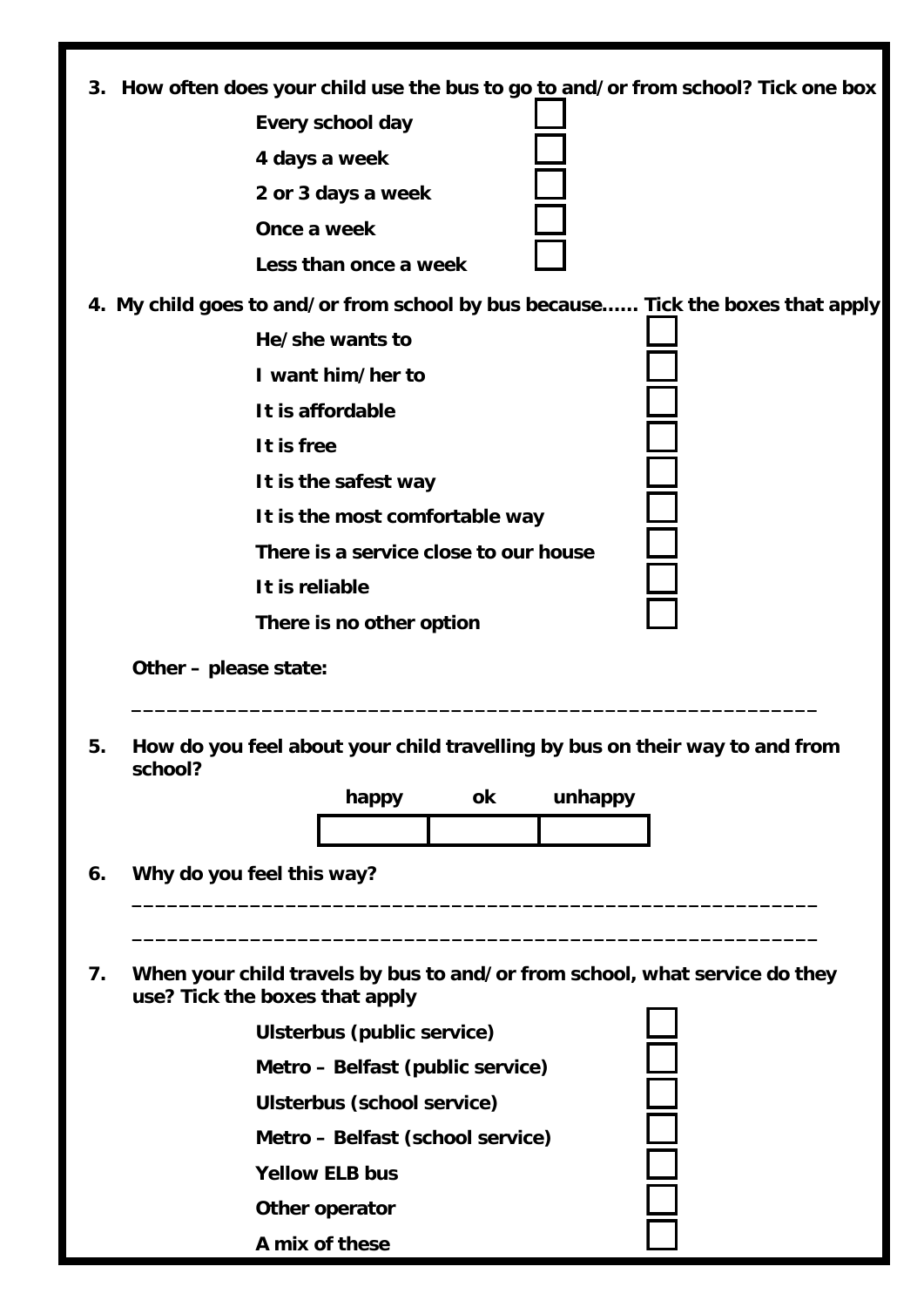|  |  | 8. When your child is travelling to and from school by bus do they usually Tick one |
|--|--|-------------------------------------------------------------------------------------|
|  |  |                                                                                     |

**box Get a seat on their own Have to share a seat Have to stand** 

9. Where does your child usually sit on the bus? Tick one

 **At the front on their own** 

 **Near the front with friends** 

 **On their own near the back** 

 **Near the back with friends** 

 **Wherever they can get a seat** 

 **I don't know** 

| ie box |  |
|--------|--|
|        |  |
|        |  |
|        |  |
|        |  |
|        |  |

- **10. Why do you think they choose to sit here?**
- **11. What, if anything, would you like to see to make buses safer? Tick the boxes that apply**

**\_\_\_\_\_\_\_\_\_\_\_\_\_\_\_\_\_\_\_\_\_\_\_\_\_\_\_\_\_\_\_\_\_\_\_\_\_\_\_\_\_\_\_\_\_\_\_\_\_\_\_\_\_\_\_** 

**\_\_\_\_\_\_\_\_\_\_\_\_\_\_\_\_\_\_\_\_\_\_\_\_\_\_\_\_\_\_\_\_\_\_\_\_\_\_\_\_\_\_\_\_\_\_\_\_\_\_\_\_\_\_\_** 

 **\_\_\_\_\_\_\_\_\_\_\_\_\_\_\_\_\_\_\_\_\_\_\_\_\_\_\_\_\_\_\_\_\_\_\_\_\_\_\_\_\_\_\_\_\_\_\_\_\_\_\_\_\_\_\_** 

 **\_\_\_\_\_\_\_\_\_\_\_\_\_\_\_\_\_\_\_\_\_\_\_\_\_\_\_\_\_\_\_\_\_\_\_\_\_\_\_\_\_\_\_\_\_\_\_\_\_\_\_\_\_\_\_** 

 **\_\_\_\_\_\_\_\_\_\_\_\_\_\_\_\_\_\_\_\_\_\_\_\_\_\_\_\_\_\_\_\_\_\_\_\_\_\_\_\_\_\_\_\_\_\_\_\_\_\_\_\_\_\_\_** 

 **\_\_\_\_\_\_\_\_\_\_\_\_\_\_\_\_\_\_\_\_\_\_\_\_\_\_\_\_\_\_\_\_\_\_\_\_\_\_\_\_\_\_\_\_\_\_\_\_\_\_\_\_\_\_\_\_\_\_** 

 **\_\_\_\_\_\_\_\_\_\_\_\_\_\_\_\_\_\_\_\_\_\_\_\_\_\_\_\_\_\_\_\_\_\_\_\_\_\_\_\_\_\_\_\_\_\_\_\_\_\_\_\_\_\_\_\_\_\_**

 **Supervision (adults)** 

 **More buses** 

 **More seats** 

 **Better seats** 

 **No standing** 

 **Seatbelts for everyone** 

 **One child per seat** 

 **Newer buses** 

 **No changes needed** 

**Other (write below)** 

**Other – please state:** 

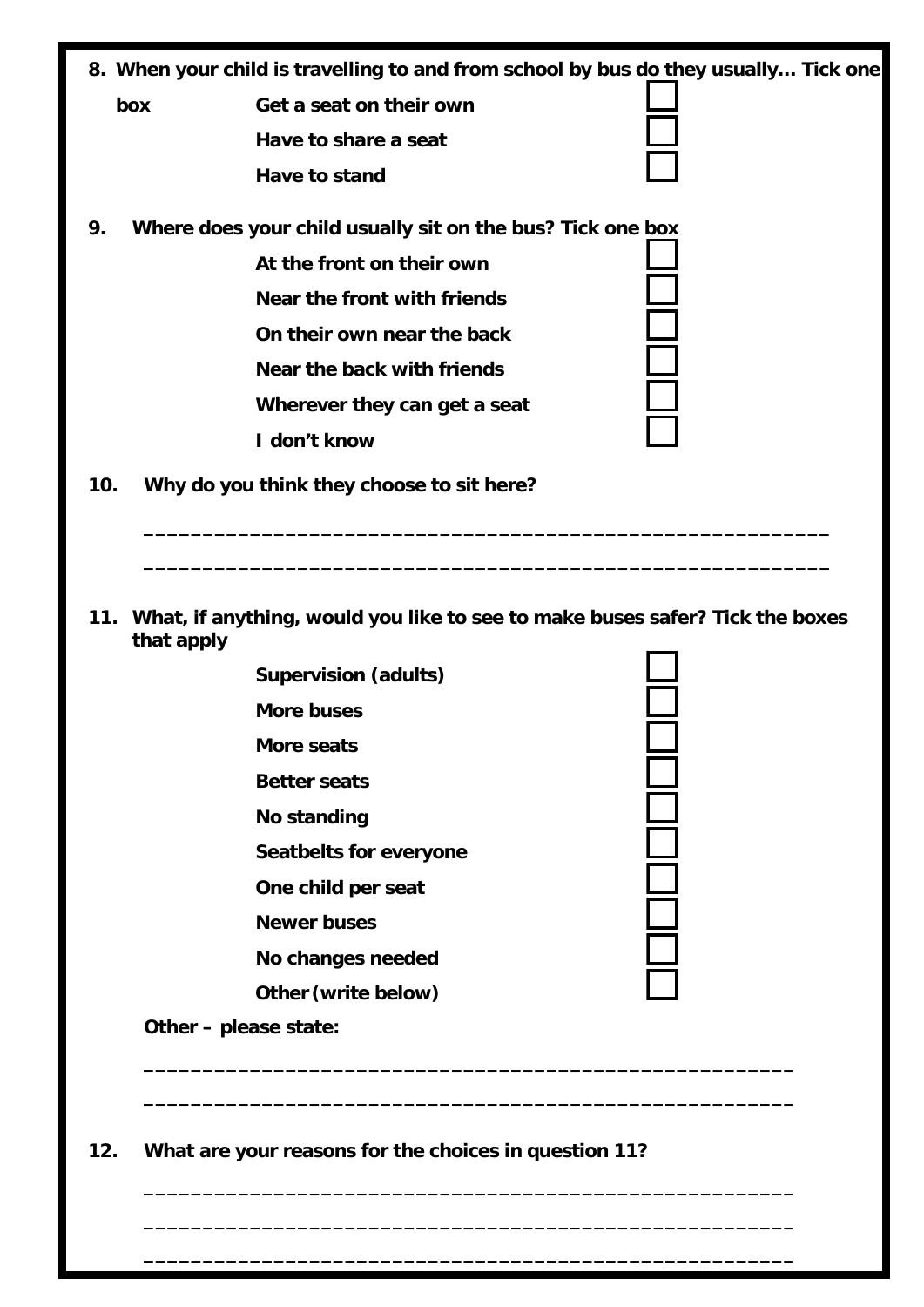## **SECTION D – USING THE TRAIN**

- **1. When does your child go to and/or from school by train? Tick one box** 
	- **TO school only**
	- **FROM school only**
	- **TO and FROM school**

 **He/she never travels to/from school by train** 

- **2. If your child never goes to school by train, why is this? Tick the boxes that** 
	- **apply He/she doesn't want to** 
		- **He/she doesn't like it**
		- **It is not reliable**
		- **It is too expensive**
		- **Behaviour of other pupils**
		- **It is overcrowded**
		- **It is slow**

 **There is no service near where I live** 

**Other – please state** 

**If your child never travels to school by train, go straight to section E**

**\_\_\_\_\_\_\_\_\_\_\_\_\_\_\_\_\_\_\_\_\_\_\_\_\_\_\_\_\_\_\_\_\_\_\_\_\_\_\_\_\_\_\_\_\_\_\_\_\_\_\_\_\_\_\_\_\_\_** 

**3. How often does your child use the train to go to and/or from school? Tick one** 

| box   | Every school day                                                            |
|-------|-----------------------------------------------------------------------------|
|       | 4 days a week                                                               |
|       | 2 or 3 days a week                                                          |
|       | Once a week                                                                 |
|       | Less than once a week                                                       |
|       | 4. My child goes to and/or from school by train because Tick the boxes that |
| apply | He/she wants to                                                             |
|       | I want him/her to                                                           |
|       | It is affordable                                                            |
|       | It is free                                                                  |
|       | It is the safest way                                                        |
|       | It is the most comfortable way                                              |
|       | There is a service close to our house                                       |
|       | It is reliable                                                              |
|       |                                                                             |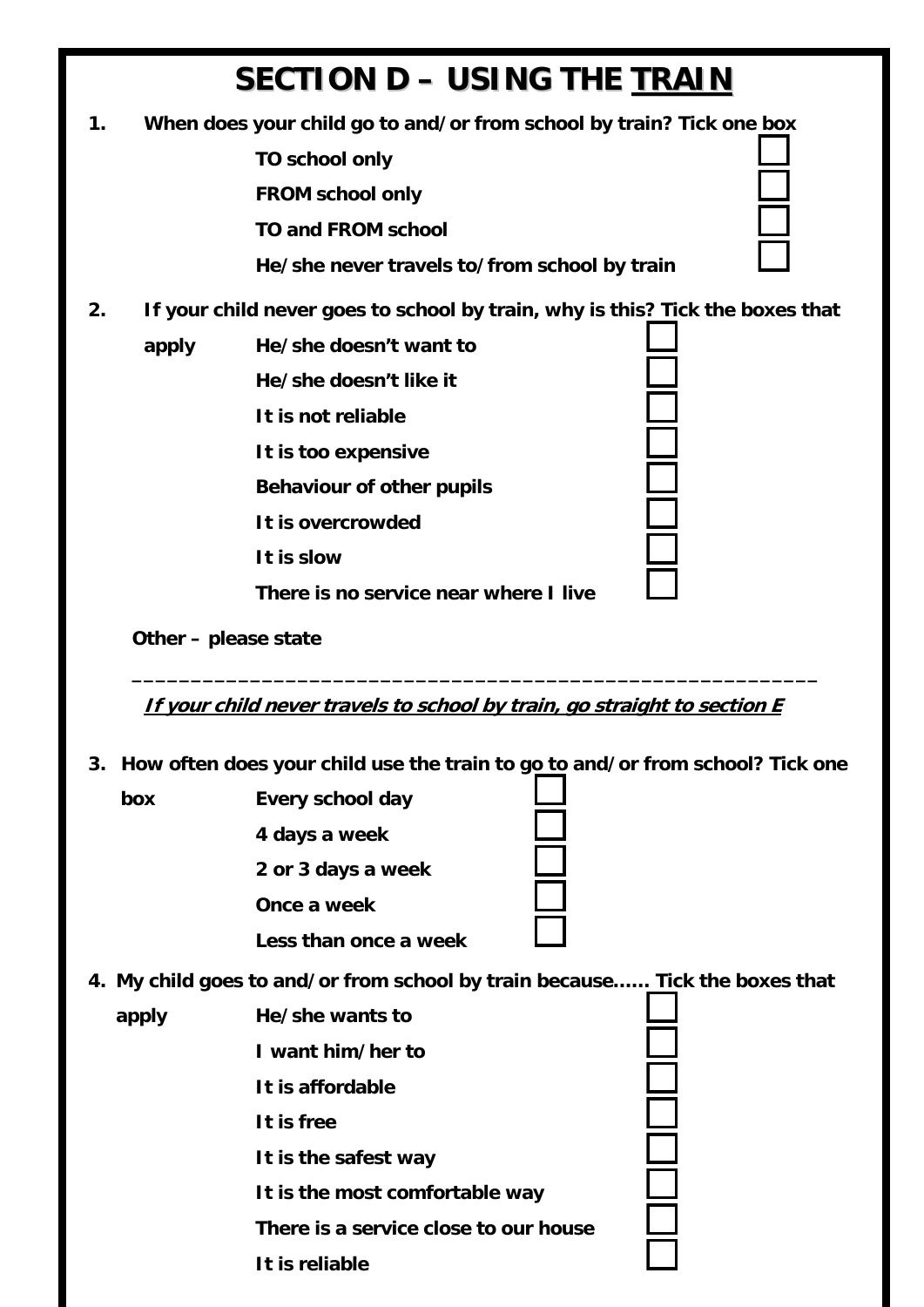|                   | Other - please state:                                                                |  |  |
|-------------------|--------------------------------------------------------------------------------------|--|--|
| 5.<br>school?     | How do you feel about your child travelling by train on their way to and from        |  |  |
|                   | unhappy<br>ok<br>happy                                                               |  |  |
|                   |                                                                                      |  |  |
| 6.                | Why do you feel this way?                                                            |  |  |
|                   |                                                                                      |  |  |
|                   | 7. When your child is travelling to and from school by train do they usually Tick    |  |  |
| one box           | Get a seat on their own                                                              |  |  |
|                   | Have to share a seat                                                                 |  |  |
|                   | Have to stand                                                                        |  |  |
|                   | 8. What, if anything, would you like to see to make trains safer? Tick the boxes tha |  |  |
| apply             | <b>Supervision (adults)</b>                                                          |  |  |
|                   | <b>More trains</b>                                                                   |  |  |
|                   | More seats                                                                           |  |  |
|                   | <b>Better seats</b>                                                                  |  |  |
|                   | <b>No standing</b>                                                                   |  |  |
|                   | Seatbelts for everyone                                                               |  |  |
|                   | One child per seat                                                                   |  |  |
|                   | <b>Newer trains</b>                                                                  |  |  |
| No changes needed |                                                                                      |  |  |
|                   | Other (write below)                                                                  |  |  |
|                   | Other - please state:                                                                |  |  |
|                   |                                                                                      |  |  |

**9. What are your reasons for the choices in question 8?** 

 **\_\_\_\_\_\_\_\_\_\_\_\_\_\_\_\_\_\_\_\_\_\_\_\_\_\_\_\_\_\_\_\_\_\_\_\_\_\_\_\_\_\_\_\_\_\_\_\_\_\_\_\_\_\_\_ \_\_\_\_\_\_\_\_\_\_\_\_\_\_\_\_\_\_\_\_\_\_\_\_\_\_\_\_\_\_\_\_\_\_\_\_\_\_\_\_\_\_\_\_\_\_\_\_\_\_\_\_\_\_\_** 

 **\_\_\_\_\_\_\_\_\_\_\_\_\_\_\_\_\_\_\_\_\_\_\_\_\_\_\_\_\_\_\_\_\_\_\_\_\_\_\_\_\_\_\_\_\_\_\_\_\_\_\_\_\_\_\_**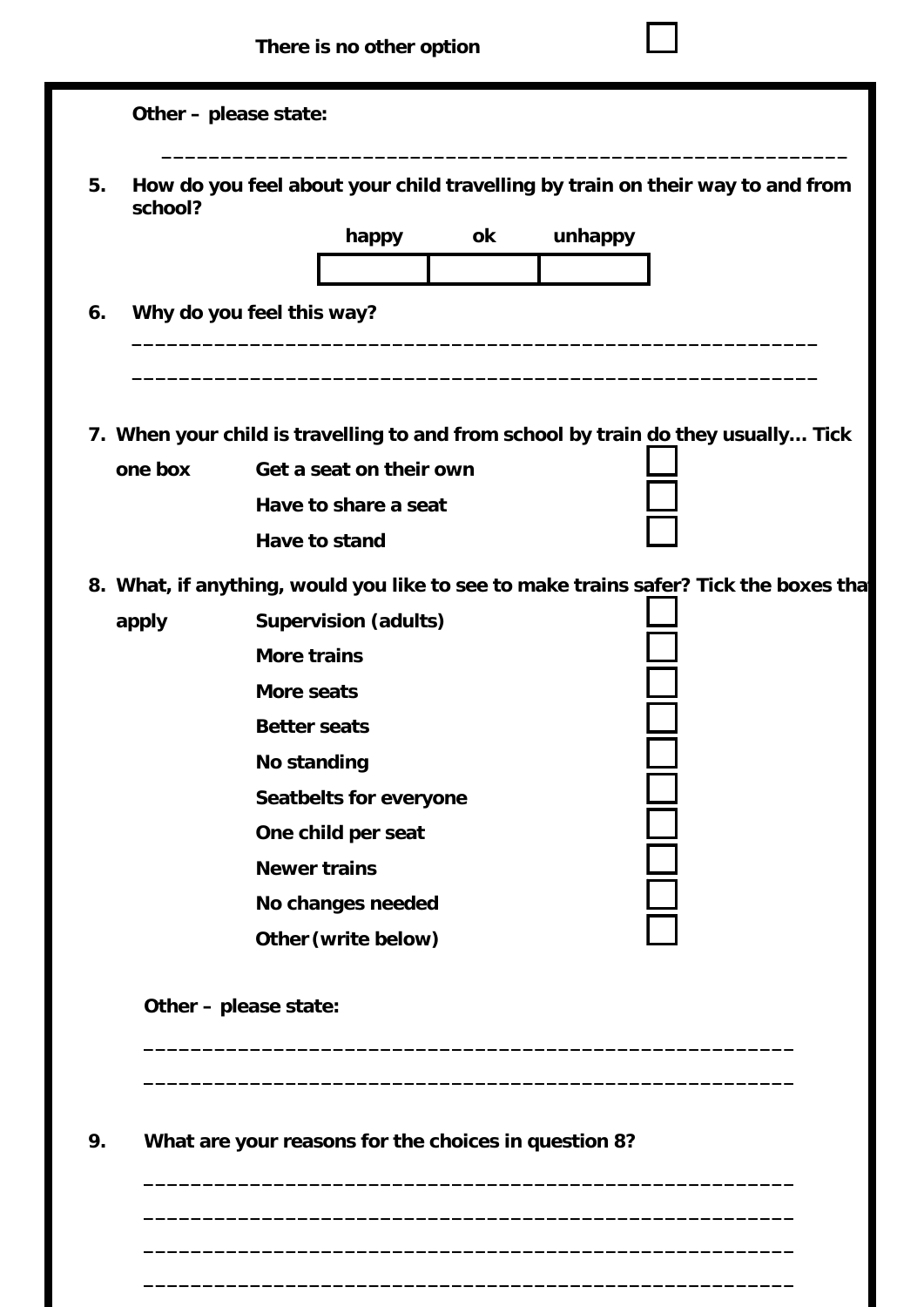# **SECTION E – USING A TAXI**

**1. When does your child go to and/or from school by taxi? Tick one box** 

 **TO school only FROM school only** 

 **TO and FROM school** 

 **He/she never travels to/from school by taxi** 

**2. If your child never goes to school by taxi, why is this? Tick the boxes that** 

**apply He/she doesn't want to** 

**He/she doesn't like it** 

 **It is not reliable** 

 **It is too expensive** 

 **It is slow** 

 **There is no service near where I live** 

| ı |  | I |
|---|--|---|
|   |  |   |
|   |  |   |
|   |  |   |
|   |  |   |
|   |  |   |
|   |  |   |

**Other – please state** 

**If your child never travels to school by taxi, go straight to section F**

**3. How often does your child use a taxi to go to and/or from school? Tick one box** 

**\_\_\_\_\_\_\_\_\_\_\_\_\_\_\_\_\_\_\_\_\_\_\_\_\_\_\_\_\_\_\_\_\_\_\_\_\_\_\_\_\_\_\_\_\_\_\_\_\_\_\_\_\_\_\_\_\_\_** 

| Every school day      |
|-----------------------|
| 4 days a week         |
| 2 or 3 days a week    |
| Once a week           |
| Less than once a week |

**4. My child goes to and/or from school by taxi because…… Tick the boxes that** 

| apply | He/she wants to                       |
|-------|---------------------------------------|
|       | I want him/her to                     |
|       | It is affordable                      |
|       | It is free                            |
|       | It is the safest way                  |
|       | It is the most comfortable way        |
|       | There is a service close to our house |
|       | It is reliable                        |
|       | There is no other option              |
|       |                                       |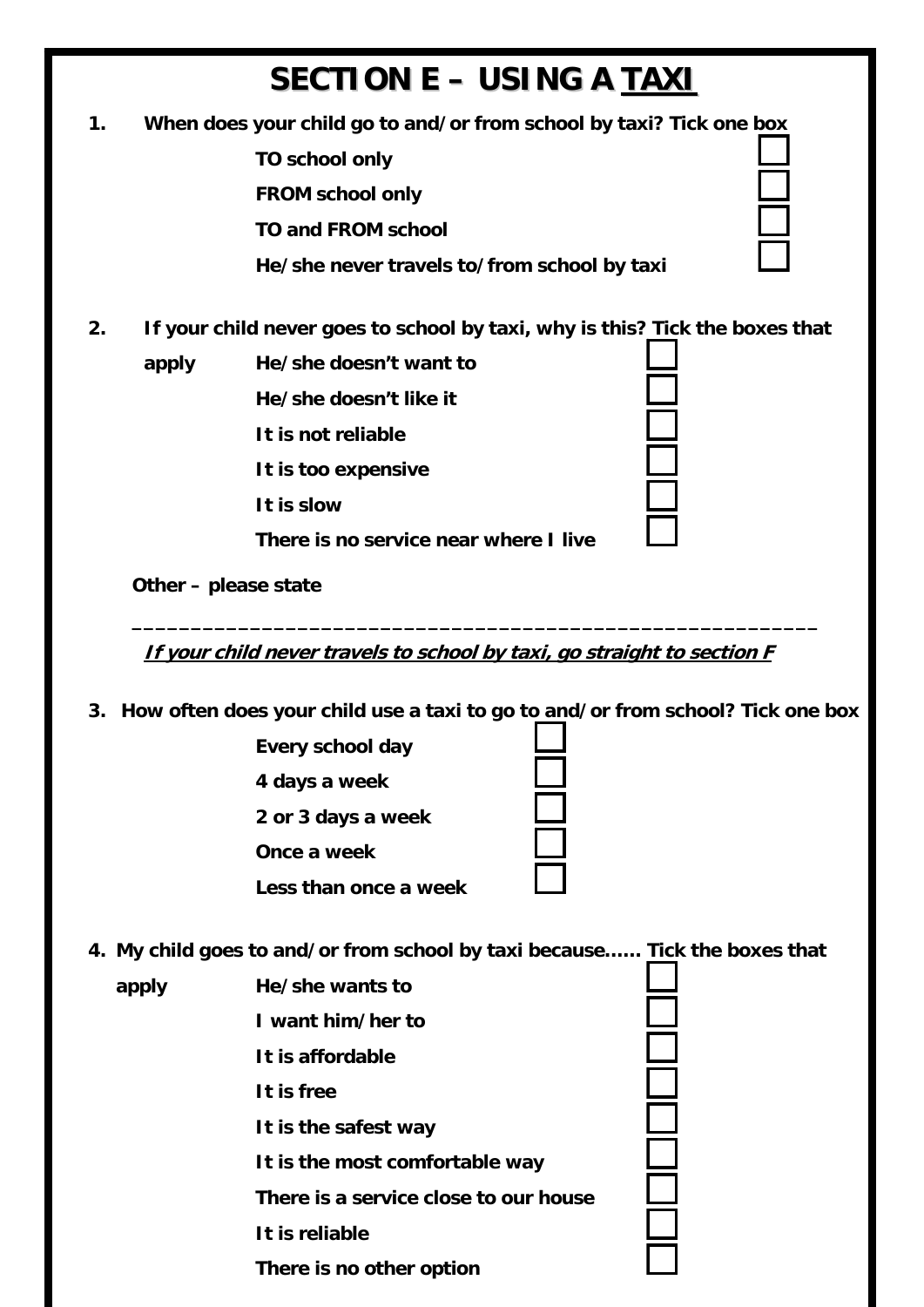|    | Other - please state: |                                                                                      |
|----|-----------------------|--------------------------------------------------------------------------------------|
|    |                       |                                                                                      |
| 5. | school?               | How do you feel about your child travelling by taxi on their way to and from         |
|    |                       | happy<br>ok<br>unhappy                                                               |
|    |                       |                                                                                      |
| 6. |                       | Why do you feel this way?                                                            |
|    |                       | 7. What, if anything, would you like to see to make taxis safer? Tick the boxes that |
|    | apply                 | <b>Supervision (adults)</b>                                                          |
|    |                       | <b>Newer taxis</b>                                                                   |
|    |                       | No changes needed                                                                    |
|    |                       | Other (write below)                                                                  |
|    |                       | Other - please state:                                                                |
| 8. |                       | What are your reasons for the choices in question 7?                                 |
|    |                       |                                                                                      |
|    |                       | <b>SECTION F - WALKING</b>                                                           |
| 1. |                       | When does your child walk to and/or from school? Tick one box                        |
|    |                       | <b>TO SCHOOL only</b>                                                                |
|    |                       | <b>FROM SCHOOL only</b>                                                              |
|    |                       | <b>TO and FROM school</b>                                                            |
|    |                       | He/she never walks to/from school                                                    |
|    |                       |                                                                                      |
| 2. |                       | If your child never walks to school, why is this? Tick the boxes that apply          |
|    |                       | He/she has to cross busy roads                                                       |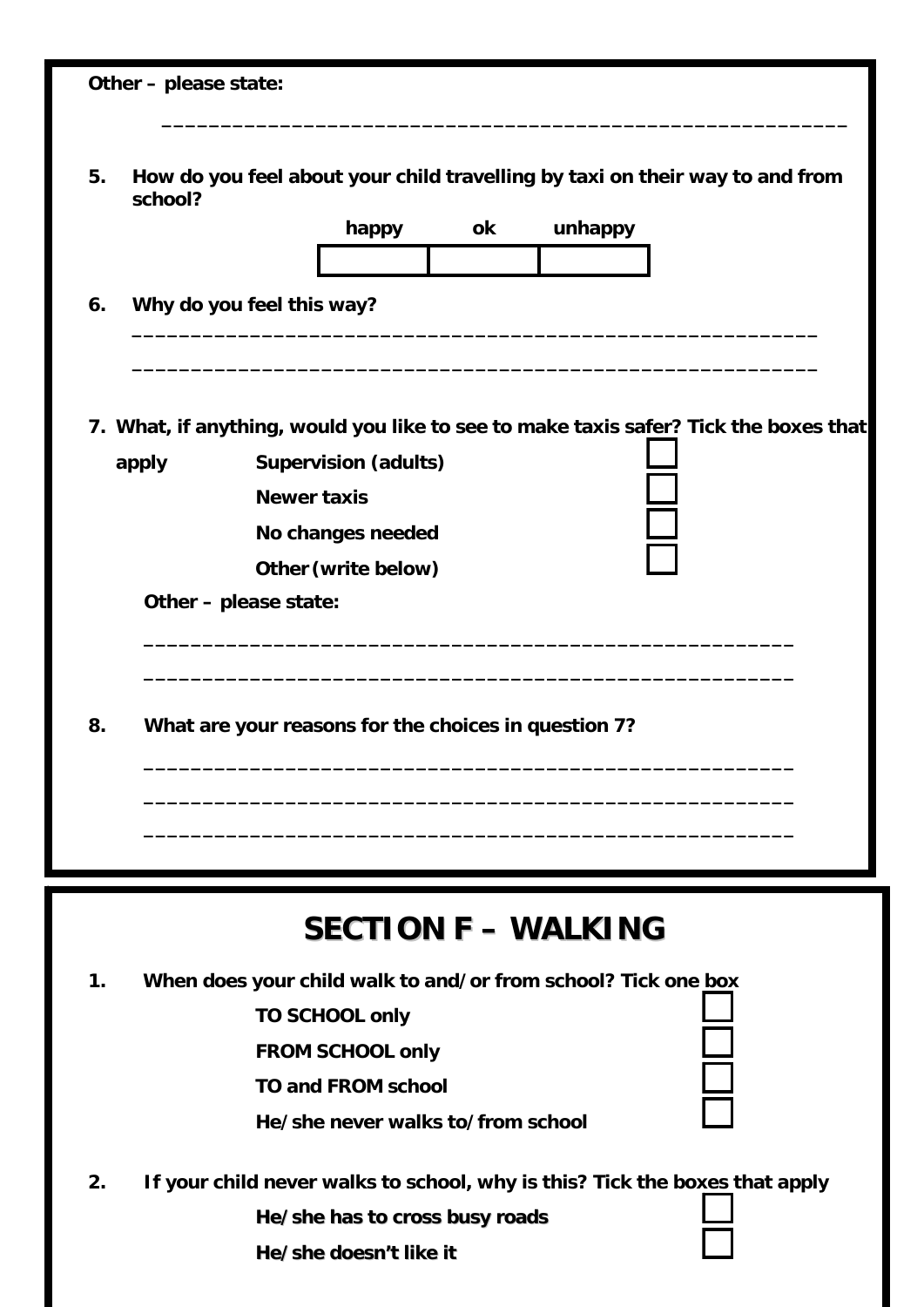#### **Other – please state**

**If your child never walks to school, go straight to section G**

**3. How often does your child walk to and/or from school? Tick one box** 

**\_\_\_\_\_\_\_\_\_\_\_\_\_\_\_\_\_\_\_\_\_\_\_\_\_\_\_\_\_\_\_\_\_\_\_\_\_\_\_\_\_\_\_\_\_\_\_\_\_\_\_\_\_\_\_\_\_\_** 

|    | Every school day                                                                                                                         |  |
|----|------------------------------------------------------------------------------------------------------------------------------------------|--|
|    | 4 days a week                                                                                                                            |  |
|    | 2 or 3 days a week                                                                                                                       |  |
|    | Once a week                                                                                                                              |  |
|    | Less than once a week                                                                                                                    |  |
| 4. | Why does your child walk? Tick the boxes that apply<br>He/she wants to<br>I want him/her to<br>He/she feels safe<br>He/she has no choice |  |
|    | To be healthy                                                                                                                            |  |
|    | His/her friends walk with them                                                                                                           |  |
|    | <b>Other</b>                                                                                                                             |  |
|    |                                                                                                                                          |  |

 **Other – please state:** 

**5. How do you feel about the following as your child walks to/from school?** 

 **\_\_\_\_\_\_\_\_\_\_\_\_\_\_\_\_\_\_\_\_\_\_\_\_\_\_\_\_\_\_\_\_\_\_\_\_\_\_\_\_\_\_\_\_\_\_\_\_\_\_\_\_\_\_\_\_\_\_** 

|                                  | happy | ok | unhappy |
|----------------------------------|-------|----|---------|
| <b>Parked cars</b>               |       |    |         |
| <b>Crossing roads</b>            |       |    |         |
| <b>Busy traffic</b>              |       |    |         |
| <b>Number of footpaths</b>       |       |    |         |
| <b>Traffic noise</b>             |       |    |         |
| <b>Traffic speeds</b>            |       |    |         |
| Trucks loading/unloading         |       |    |         |
| Behaviour of other school pupils |       |    |         |

**6. How do you feel about your child walking on their way to and from school?** 

**happy ok unhappy** 



**7. Why do you feel this way?**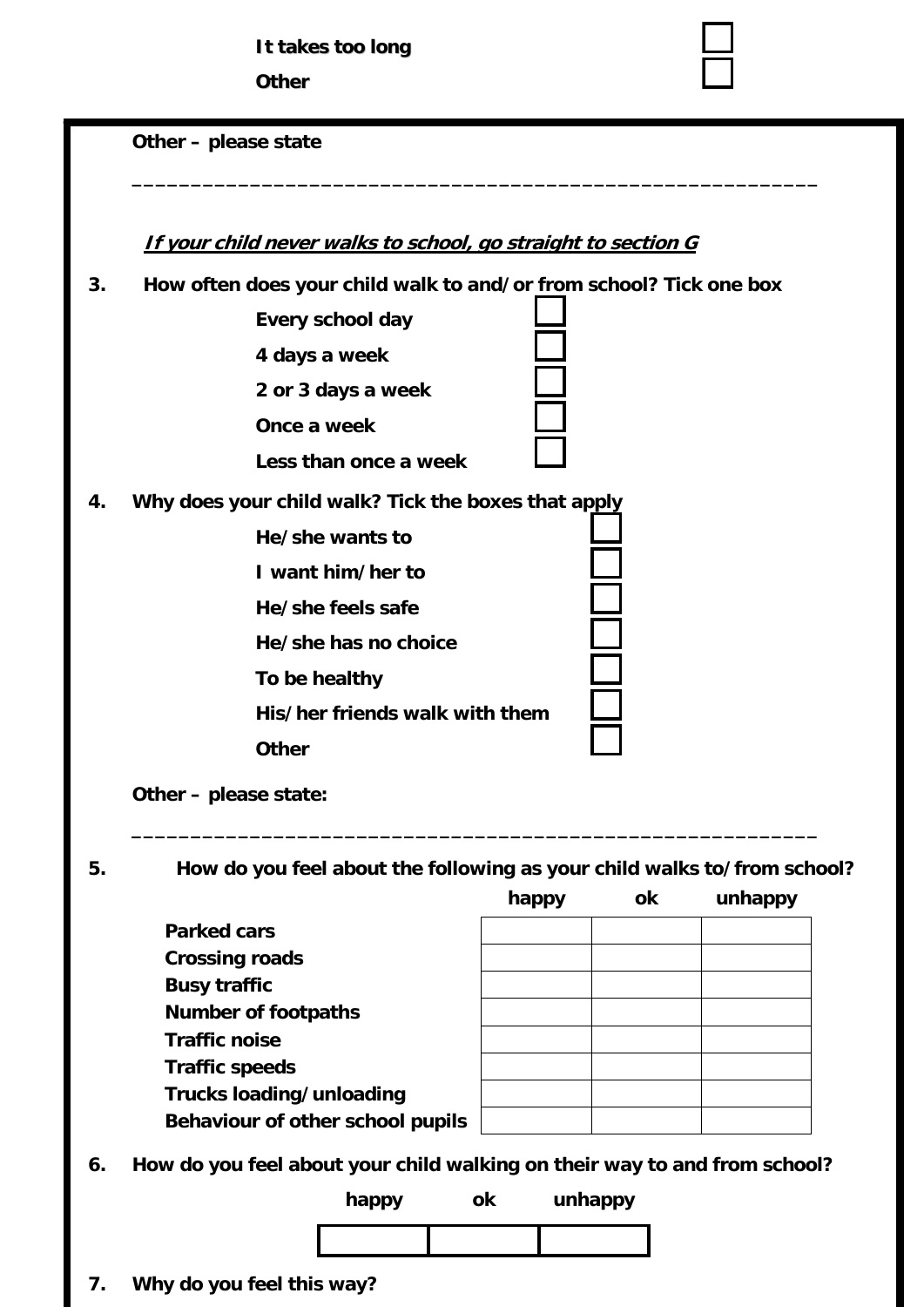**8. What, if anything, would you like to see to make walking safer? Tick the boxes that apply** 

 **\_\_\_\_\_\_\_\_\_\_\_\_\_\_\_\_\_\_\_\_\_\_\_\_\_\_\_\_\_\_\_\_\_\_\_\_\_\_\_\_\_\_\_\_\_\_\_\_\_\_\_\_\_\_\_\_\_\_** 

 **\_\_\_\_\_\_\_\_\_\_\_\_\_\_\_\_\_\_\_\_\_\_\_\_\_\_\_\_\_\_\_\_\_\_\_\_\_\_\_\_\_\_\_\_\_\_\_\_\_\_\_\_\_\_\_\_\_\_** 



### **SECTION G – CYCLING**

**\_\_\_\_\_\_\_\_\_\_\_\_\_\_\_\_\_\_\_\_\_\_\_\_\_\_\_\_\_\_\_\_\_\_\_\_\_\_\_\_\_\_\_\_\_\_\_\_\_\_\_\_\_\_\_\_\_\_** 

**1. When does your child cycle to and/or from school? Tick one box** 

 **TO SCHOOL only** 

 **FROM SCHOOL only** 

 **TO and FROM school** 

 **He/she never cycles to/from school** 

**2. If your child never cycles to school, why is this? Tick the boxes that apply** 

**He/she has to cycle on busy roads**

**He/she doesn't like it**

**It takes too long**

**Other**

**Other – please state** 

**If your child never cycles to school, go straight to section H**

**3. How often does your child cycle to and/or from school? Tick one box** 

| Every school day   |  |
|--------------------|--|
| 4 days a week      |  |
| 2 or 3 days a week |  |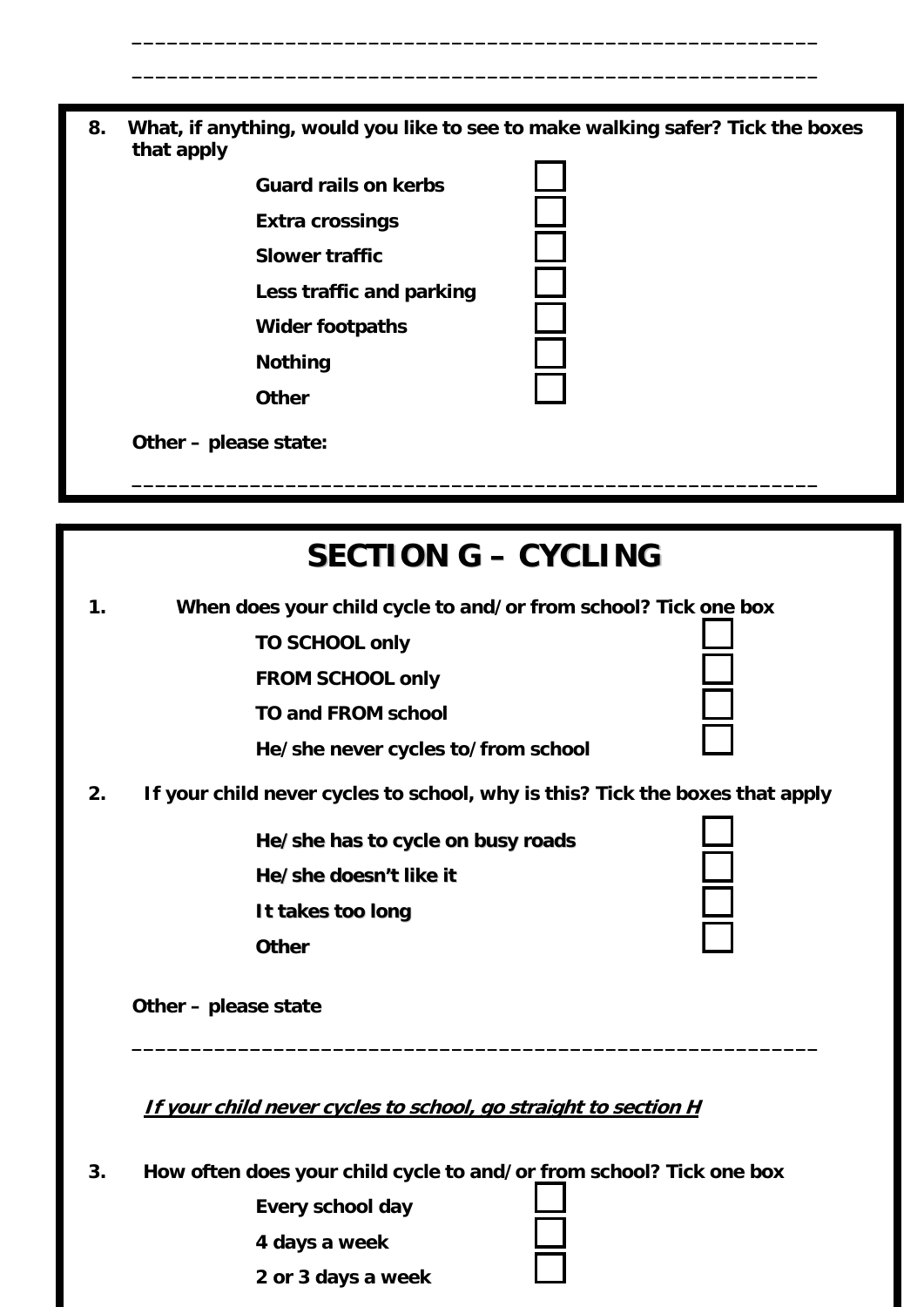**Once a week** 

 **Less than once a week** 

**4. Why does your child cycle? Tick the boxes that apply** 

 **He/she wants to I want him/her to He/she feels safe He/she has no choice To be healthy His/her friends cycle with them Other** 

 **Other – please state:** 

**5. How do you feel about the following as your child cycles to/from school?** 

 **\_\_\_\_\_\_\_\_\_\_\_\_\_\_\_\_\_\_\_\_\_\_\_\_\_\_\_\_\_\_\_\_\_\_\_\_\_\_\_\_\_\_\_\_\_\_\_\_\_\_\_\_\_\_\_\_\_\_** 

|                                  | happy | ok | unhappy |
|----------------------------------|-------|----|---------|
| <b>Parked cars</b>               |       |    |         |
| <b>Crossing roads</b>            |       |    |         |
| <b>Busy traffic</b>              |       |    |         |
| <b>Number of footpaths</b>       |       |    |         |
| <b>Number of cycle lanes</b>     |       |    |         |
| <b>Traffic noise</b>             |       |    |         |
| <b>Traffic speeds</b>            |       |    |         |
| Trucks loading/unloading         |       |    |         |
| Behaviour of other school pupils |       |    |         |

**6. How do you feel about your child cycling on their way to and from school?** 

 **\_\_\_\_\_\_\_\_\_\_\_\_\_\_\_\_\_\_\_\_\_\_\_\_\_\_\_\_\_\_\_\_\_\_\_\_\_\_\_\_\_\_\_\_\_\_\_\_\_\_\_\_\_\_\_\_\_\_** 



- **7. Why do you feel this way?**
- **8. What, if anything, would you like to see to make cycling safer? Tick the boxes that apply**

| <b>Guard rails on kerbs</b> |  |
|-----------------------------|--|
| <b>Extra crossings</b>      |  |
| <b>Slower traffic</b>       |  |
| Less traffic and parking    |  |
| <b>Wider footpaths</b>      |  |
| <b>Cycle lanes</b>          |  |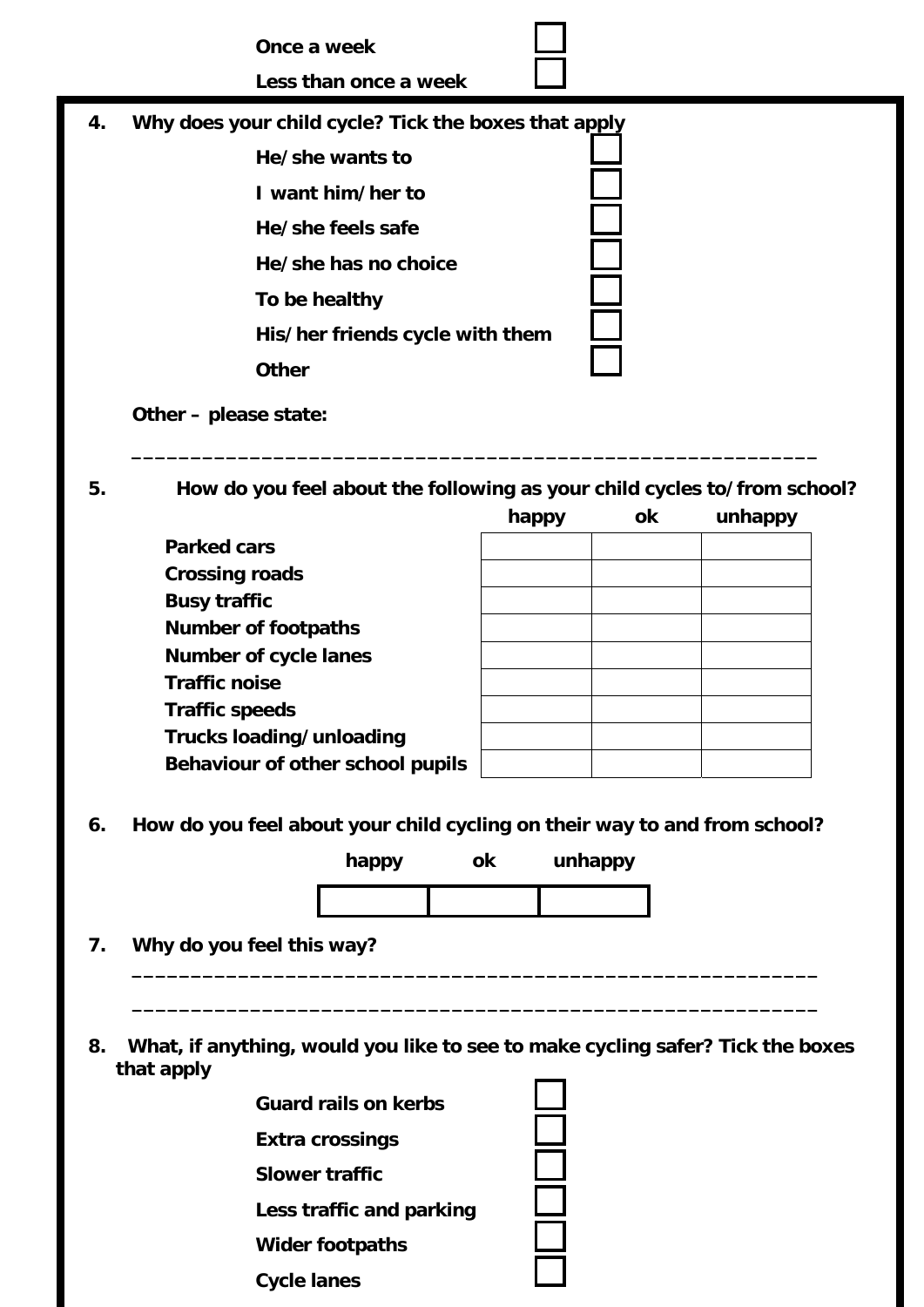| <b>Nothing</b>                                                                                                        |                             |
|-----------------------------------------------------------------------------------------------------------------------|-----------------------------|
| <b>Other</b>                                                                                                          |                             |
| Other - please state:                                                                                                 |                             |
| 9.<br>Are there cycle lanes to and from your child's school?<br><b>YES</b><br><b>NO</b>                               | <b>DON'T</b><br><b>KNOW</b> |
| 10. Are there bike sheds or secure stands for bikes at your child's school?<br><b>YES</b><br><b>NO</b>                | <b>DON'T</b><br><b>KNOW</b> |
| <b>SECTION H - ADDITIONAL INFORMATION</b>                                                                             |                             |
| Do you have any other ideas or thoughts about your child's journey to and from<br>1.<br>school?                       |                             |
|                                                                                                                       |                             |
|                                                                                                                       |                             |
|                                                                                                                       |                             |
|                                                                                                                       |                             |
|                                                                                                                       |                             |
| Please use extra pages if necessary                                                                                   |                             |
| If you have worries about your child's journey to and from school, what are<br>2.<br>they?. Tick the boxes that apply |                             |
| <b>Road Safety</b>                                                                                                    |                             |
| Behaviour of other young people                                                                                       |                             |
| <b>Fear of strangers</b>                                                                                              |                             |
| Safety in some areas                                                                                                  |                             |
| The time it takes<br>The distance they have to go                                                                     |                             |
| Safety on public transport                                                                                            |                             |
| <b>Other</b>                                                                                                          |                             |
| <b>Nothing</b>                                                                                                        |                             |

**Other – please state:**